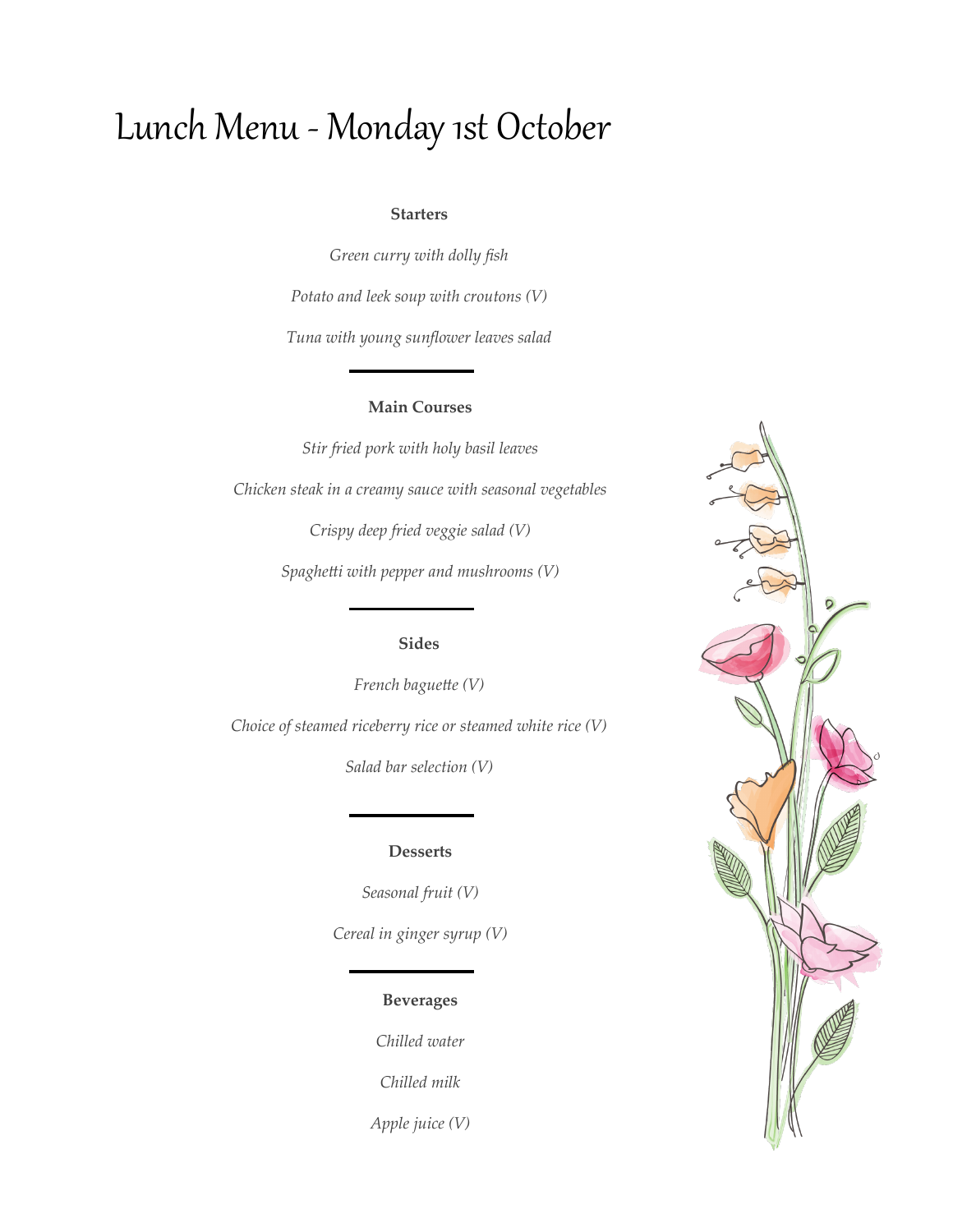# Lunch Menu - Tuesday 2nd October

#### **Starters**

*Bamboo shoot boiled with pork bones*

*Cauliflower cream soup with croutons (V)*

*Indian salad*

### **Main Courses**

*Stir fried spicy Shanghai noodles with chicken*

*Fried potato paprika with grilled tomato (V)*

*Baked broccoli with cheese (V)*

*Fried dolly fish steak with garlic butter sauce and seasonal vegetables*

## **Sides**

*French baguette (V) Choice of steamed riceberry rice or steamed white rice (V)*

*Salad bar selection (V)*

### **Desserts**

*Seasonal fruit (V) Grass jelly with Tea Latte*

## **Beverages**

*Chilled water*

*Chilled milk*

*Tomato juice (V)*

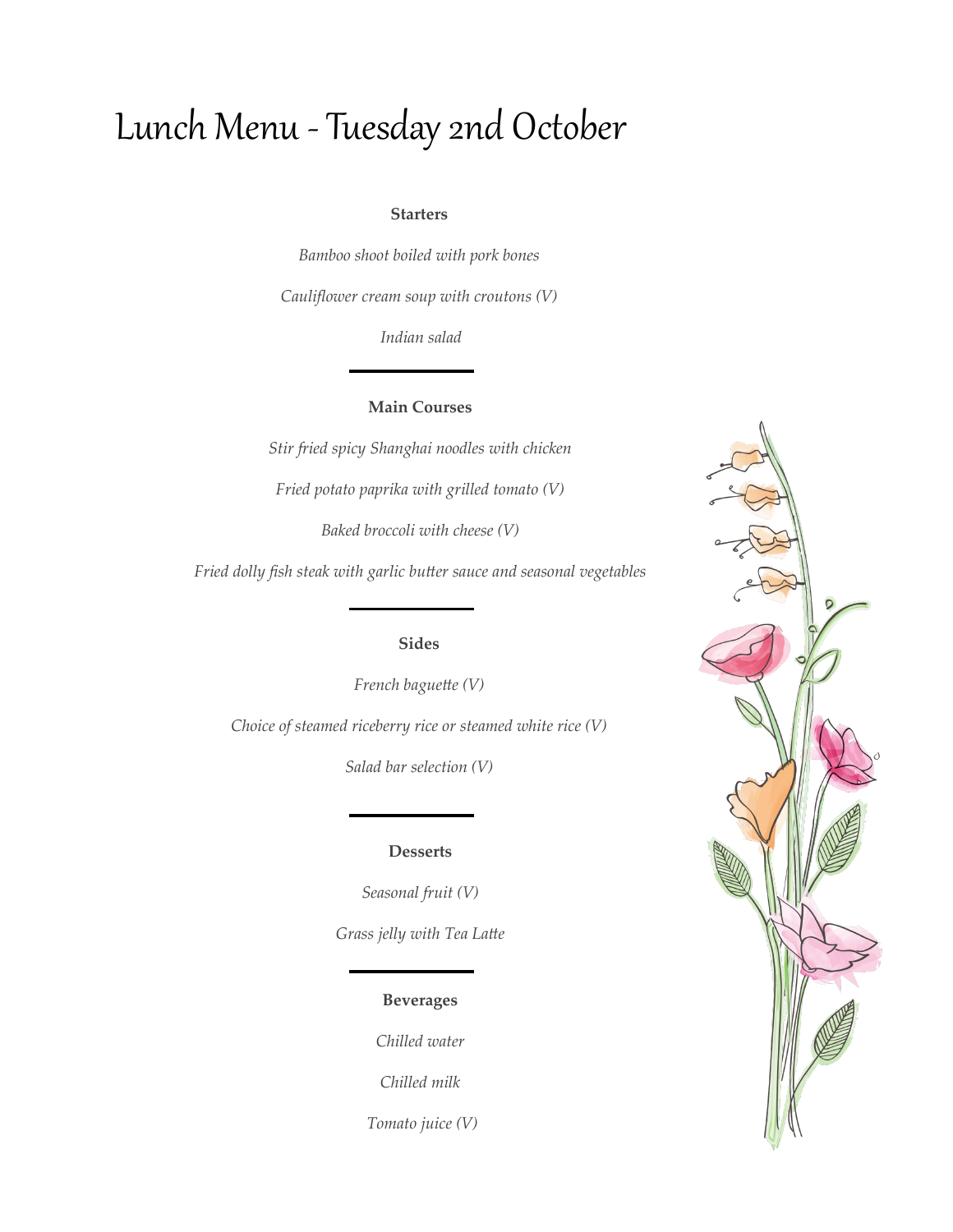# Lunch Menu - Wednesday 3rd October

#### **Starters**

*Tom yum chicken with mushroom* 

*Pumpkin cream soup with croutons (V)*

*Grilled fish salad*

## **Main Courses**

*Dolly fish steak with sauce* 

*Cheese, potato and tomato pie (V)*

*Tofu wrapped in Chinese cabbage with soy sauce (V)*

*Thai sausages and gravy* 

## **Sides**

*French baguette (V)*

*Choice of steamed riceberry rice or steamed white rice (V)*

*Salad bar selection (V)*

### **Desserts**

*Seasonal fruit (V) Mixed fruit roll (V)*

# **Beverages**

*Chilled water*

*Chilled milk*

 *Pandanus juice (V)*

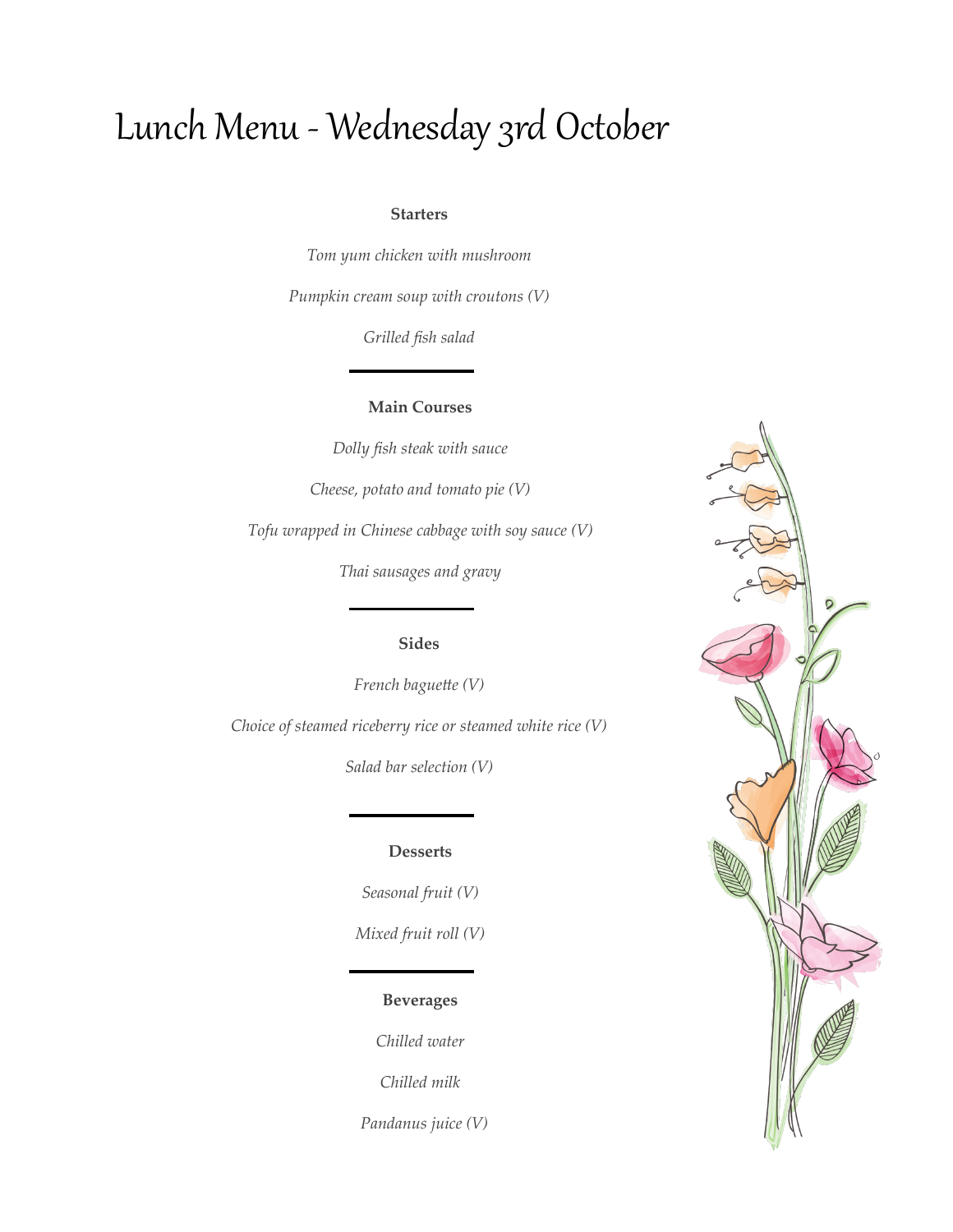# Lunch Menu - Thursday 4th October

#### **Starters**

*Tom yum pork stew noodle soup*

*Spinach cream soup with croutons (V)*

*Corn salad* 

### **Main Courses**

*Papaya mixed with carrot and fruit salad (V)* 

*Traditional beef lasagne*

*Panang mushroom curry (V)*

*Pork chop with seasonal vegetables*

## **Sides**

*French baguette (V)*

*Choice of steamed riceberry rice or steamed white rice (V)*

*Salad bar selection (V)*

#### **Desserts**

*Seasonal fruit (V)*

*Rainbow Thai glutinous rice balls (V)*

## **Beverages**

*Chilled water*

*Chilled milk*

*Lemon juice (V)*

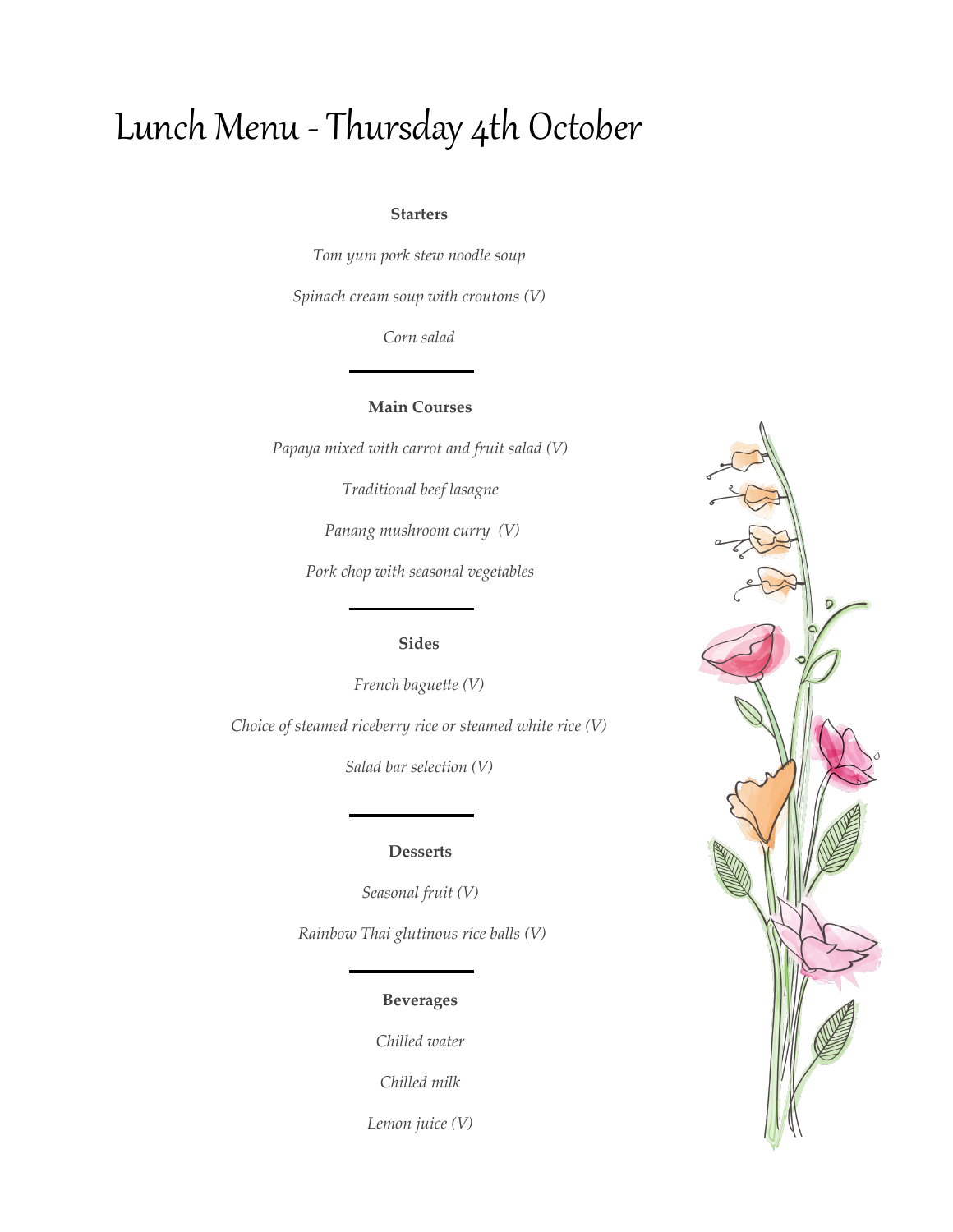# Lunch Menu -Friday 5th October

#### **Starters**

*Noodles with roast red pork* 

*Corn cream soup with croutons (V)*

*Caesar salad*

### **Main Courses**

*Stir fried seafood with ginger Battered fish and chips with seasonal vegetables Thai mixed vegetable soup (V) Pasta with tomato and garlic (V)*

# **Sides**

*French baguette (V)*

*Choice of steamed riceberry rice or steamed white rice (V)*

*Salad bar selection (V)*

#### **Desserts**

*Seasonal fruit (V)*

*Strawberry cheesecake and ice cream (V)*

# **Beverages**

*Chilled water*

*Chilled milk*

*Longan juice (V)*

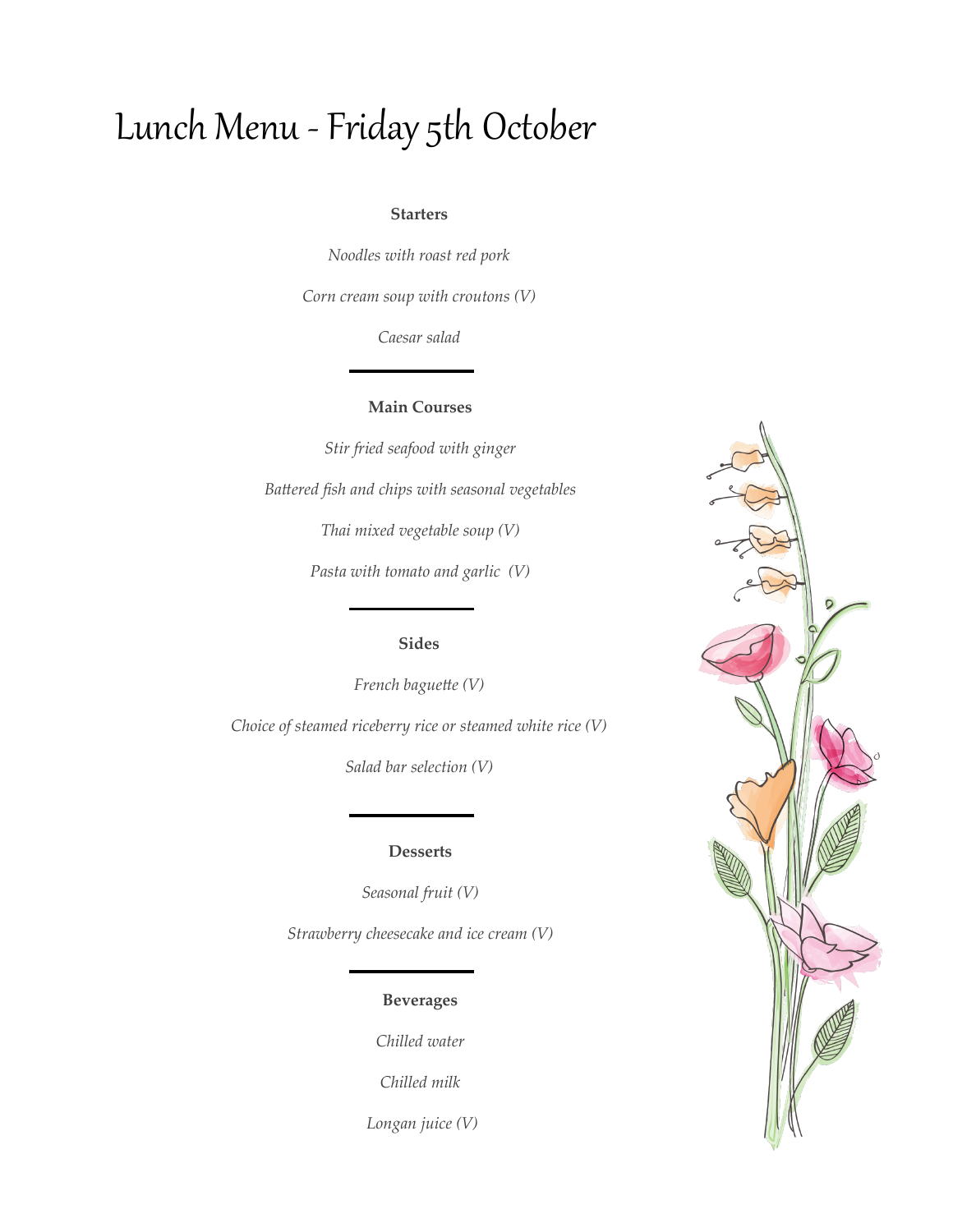# Lunch Menu - Saturday 6th October

#### **Starters**

*Hot and sour smoked dry fish soup Creamy tomato soup with croutons (V)*

*Cucumber salad (V)*

### **Main Courses**

*Fish in butter and chips*

*Fried potato skins with tomato salsa and sour cream (V)*

*Pasta with cheese and berry sauce (V)*

*Spicy minced pork mixed with noodles* 

## **Sides**

*French baguette (V) Choice of steamed riceberry rice or steamed white rice (V)*

*Salad bar selection (V)*

#### **Desserts**

*Seasonal fruit (V) Mixed fruit bingsu (V)*

## **Beverages**

*Chilled water*

*Chilled milk*

*Mixed fruit and veggie juice (V)*